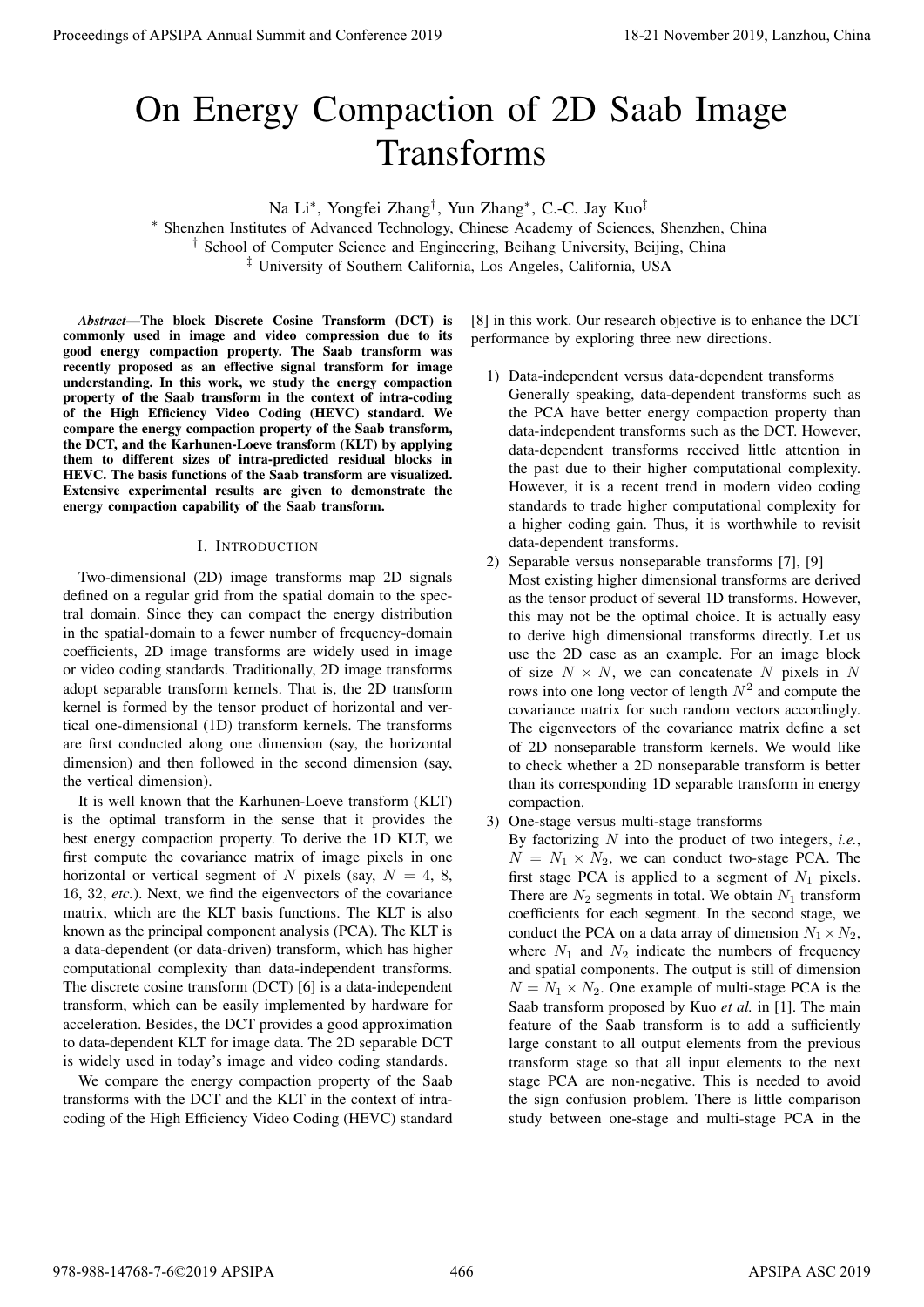literature [2]. Here, we would like to see whether the Saab transform (*i.e.*, multi-stage PCA) has a better energy compaction property than one-stage PCA.

We conduct extensive experimental results to demonstrate that the Saab transform outperforms both the DCT and the PCA in terms of energy compaction efficiency. This makes it an attractive candidate in future image/video coding standards.

The rest of this paper is organized as follows. Background is reviewed in Sec. II. We examine the energy compaction property of the DCT, the PCA and the Saab transform on different sizes of intra-predicted residual blocks in HEVC in Sec. III. The basis functions of the Saab transform are visualized in Sec. IV. Concluding remarks are given in Sec. V.

# II. BACKGROUND REVIEW

Transform energy compaction means the capability of a transform to redistribute signal energy into a smaller number of transform coefficients. Among state-of-the-art separable transforms, the DCT is the most widely used in the compression field, including the JPEG image coding standard and MPEG-1, MPEG-2, H.264/AVC and HEVC video coding standards. For example, in the latest HEVC coding standard, the DCT is applied to both intra and inter block residuals of size  $N \times N$ , where  $N = 4, 8, 16$  and 32. It is followed by quantization and entropy coding. The kernel functions of the 2D DCT are in form of

$$
f(m, n) =
$$
  
\n
$$
\frac{2}{N} \sum_{p=0}^{N-1} \sum_{q=0}^{N-1} \Lambda(p) \Lambda(q) \cos(\frac{(2p+1)\pi m}{2N}) \cos(\frac{(2q+1)\pi n}{2N}),
$$
 (1)

where  $m, n = 0, \dots, N - 1$  and  $\Lambda(\xi) = \sqrt{2}^{-1}$  if  $\xi = 0$  and 1, otherwise.

To consider dependency of row and column elements of a picture [7], one can arrange pixel samples in an image block of size  $N \times N$  in lexicographic order; namely,

$$
\mathbf{x} = [x_{00}, x_{01}, \dots, x_{0,N-1}, x_{10}, x_{11}, \dots, x_{1,N-1}, \dots, x_{N-1,0}, \dots, x_{N-1,N-1}]^T.
$$
 (2)

Similarly, we can express a transform kernel as

$$
\mathbf{a} = [a_{00}, a_{01}, \dots, a_{0,N-1}, a_{10}, a_{11}, \dots, a_{1,N-1}, \dots, a_{N-1,0}, \dots, a_{N-1,N-1}]^T.
$$
 (3)

One can conduct the PCA on random vectors as defined by Eq. (2) and choose the principal components as the kernels in Eq. (3).

Pixels in images have a decaying correlation property. The correlation between local pixels is stronger and the correlation becomes weaker as their distance becomes larger. To exploit this property, Kuo *et al.* [1] conducted a subspace affine transform in a local window to get a local spectral vector. The input space is first decomposed into the DC (direct current) subspace and the AC (alternate current) subspace in the Saab transform. The AC subspace is formed by elements

$$
\mathbf{x}_{AC} = \mathbf{x} - (\mathbf{a}_0^T \mathbf{x} + b_0) \mathbf{1},\tag{4}
$$

where  $\mathbf{1} = \mathbf{c} / ||\mathbf{c}||$ , and  $\mathbf{c} = (1, 1, \dots, 1, 1)$  is the constant unit vector, in each stage of the Saab transform. The block Saab transform is given by [1]

$$
y_k = \sum_{n=0}^{N^2 - 1} a_{k,n} x_n + b_k = \mathbf{a}_k^T \mathbf{x} + b_k \quad k = 0, 1, ..., N^2 - 1,
$$
\n(5)

where  $\mathbf{a}_0$  is the DC filter and  $\mathbf{a}_k$ *,*  $k = 1, ..., N^2 - 1$  are the AC filters. The PCA is adopted to compute the AC filters in the AC subspace. The bias term  $b_k$ ,  $k = 0, 1, ..., N^2 - 1$  is selected to be a sufficiently large positive number to ensure that x*AC* is non-negative when it serves as the input to the Saab transform in the next stage.

We would like to emphasize the main differences between the KLT and the Saab transform below.

- The KLT does not decompose signals into DC and AC components. It removes the ensemble mean and then compute the eigen-vectors of the covariance matrix of mean-removed signals. The Saab transform has one default DC filter. Then, we conduct the PCA on DCremoved signals.
- *•* The input to the KLT can be positive and negative values while the input to any stage in the Saab transform should always be non-negative.

The Saab transform proposed by Kuo *et al.* [1] is a datadriven (PCA-based), multi-stage, and nonseparable transform. It meets all three criteria stated in Sec. I. The Saab transform is motivated by the analysis of nonlinear activation of convolutional neural networks (CNNs) in [3], [4] as well as the subspace approximation interpretation of convolutional filters in [5]. We will focus on the energy compaction property of the 2D Saab image transform in this preliminary study and show that it offers better energy compaction capability than the DCT and the KLT. Thus, it is an attractive image transform candidate for image and video compression. Proceeding of APSIPA Annual Summit at China 5 the Lanzhou in Eq. 1 13-21 November 2019, Lanzhou 2019, Lanzhou 2019, Lanzhou 2019, Lanzhou 2019, Lanzhou 2019, Lanzhou 2019, Lanzhou 2019, Lanzhou 2019, Lanzhou 2019, Lanzhou

To make our study as close to the real world coding environment as possible, we study the energy compaction capability of several transforms applied to block residuals obtained by intra prediction in the HEVC test model version 16.9 under the all intra configuration in the next section.

We consider non-overlapping blocks with the following settings.

*•* block size 4 *×* 4

For the one-stage transform, we map 16 pixels in one block to one direct current (DC) coefficient and 15 alternating current (AC) coefficients. For the two-stage transform, we first map one subblock of size  $2 \times 2$  to one DC and 3 AC coefficients. Afterwards, we map a spatial-spectral cuboid, which has a spatial dimension of  $2 \times 2$  and a spectral dimension of 4, to a spectral vector of dimension 16. Again, it has one DC and 15 AC coefficients.

**block** size  $8 \times 8$ 

For the one-stage transform, we map 64 pixels in one block to one DC coefficient and 63 AC coefficients. For the two-stage transform, we consider two cases. For the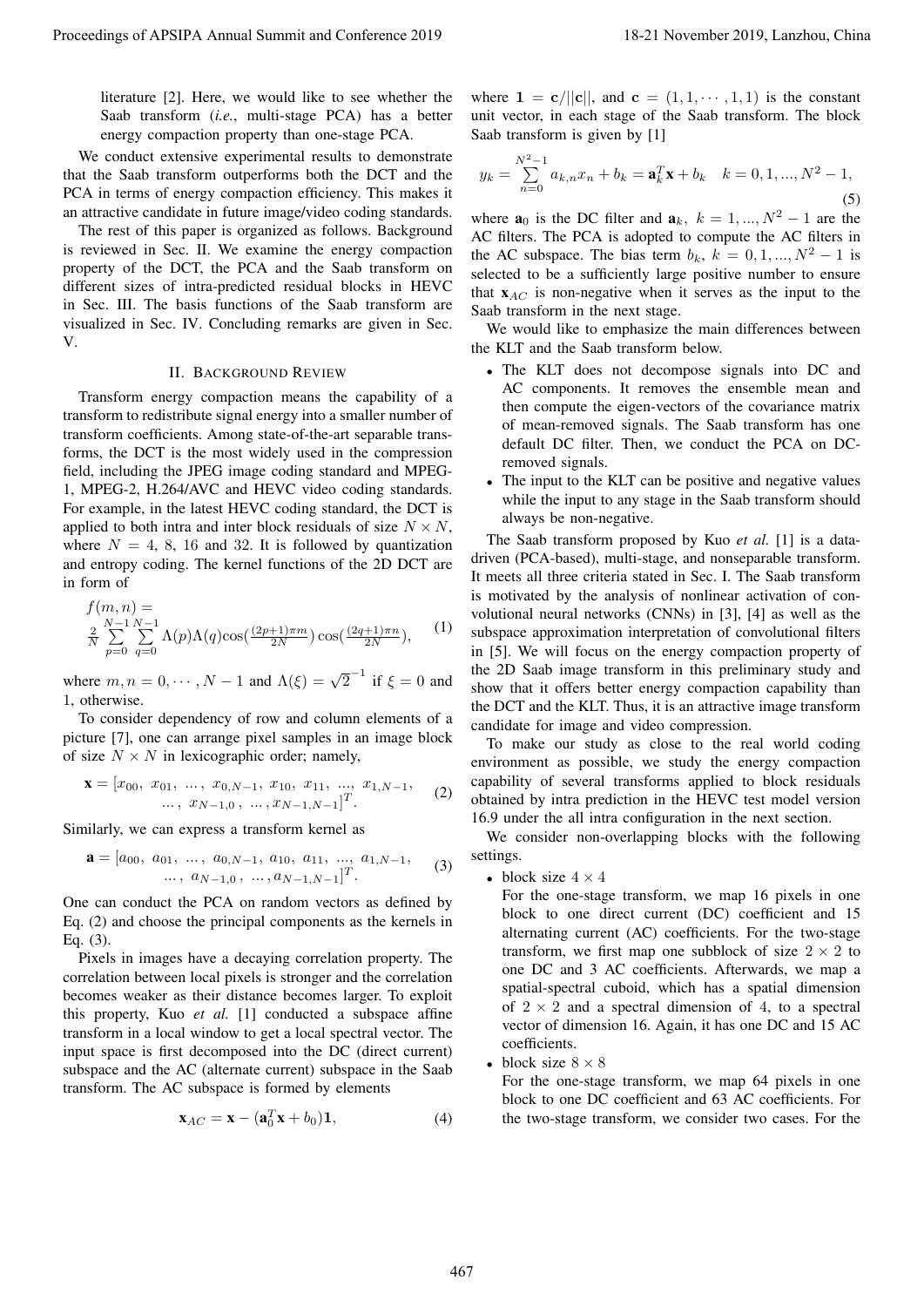first case, we first map one subblock of size  $2 \times 2$  to one DC and 3 AC coefficients. After that, we map a spatial-spectral cuboid, which has a spatial dimension of  $4 \times 4$  and a spectral dimension of 4, to a spectral vector of dimension 64. For the second case, we first map one subblock of size  $4 \times 4$  to one DC and 15 AC coefficients. Afterwards, we map a spatial-spectral cuboid, which has a spatial dimension of 2 *×* 2 and a spectral dimension of 16, to a spectral vector of dimension 64. In both of the cases, it has one DC and 63 AC coefficients.

*•* block size 16 *×* 16

For the one-stage transform, we map 256 pixels in one block to one DC coefficient and 255 AC coefficients. For the two-stage transform, we first map one subblock of size  $4 \times 4$  to one DC and 15 AC coefficients. Afterwards, we map a spatial-spectral cuboid, which has a spatial dimension of  $4 \times 4$  and a spectral dimension of 16, to a spectral vector of dimension 256, which contains one DC and 255 AC coefficients.

# III. ENERGY COMPACTION COMPARISON OF IMAGE TRANSFORMS

We compare the energy compaction properties of the DCT, the KLT and the one-stage and two-stage Saab transforms in this section. First, we describe the energy compaction measure and elaborate on how to collect block residuals from the HEVC encoder and obtain the Saab transform kernels accordingly in Sec. III-A. Then, we compare the energy compaction property of different transforms applied to intrapredicted block residuals of various sizes and resolutions in HEVC in Sec. III-B.

# *A. Energy Compaction Measure and Sample Number Selection*

The Saab transform kernels are computed from the covariance matrix, which will converge statistically as the number of samples increases. We need to determine the number of samples required by the covariance matrix computation. A covariance matrix is said to converge if the Frobenius-norm difference of two covariance matrices sampled by *M* and *M′* samples  $(M \approx M')$  becomes sufficiently small, *e.g.*, less than  $\epsilon = 1.5 \times 10^{-4}.$ 

An example of the relationship between the covariance matrix difference computation and the number of samples is shown in Fig. 1, where the y-axis is the Frobenius-norm difference of two covariance matrices expressed in the natural log scale and the x-axis indicates the sample numbers. This plot is obtained using the  $8 \times 8$  luminance (Y) residual blocks for sequence "BasketballDrive" of frame resolution 832*×*480, encoded by HM version 16.9 under all intra configuration with four quantization parameter (QP) values (*i.e.*, 22, 27, 32 and 37). To compute the Saab transform kernels (or the KLT eigenvectors), we see from the figure that it is sufficient to use around 60K blocks for the covariance matrix to converge as Frobenius-norm difference of two covariance matrices is to be less than  $\epsilon = 1.5 \times 10^{-4}$ . We adopt the same process



Fig. 1. Determination of the sample number required for Saab transform kernel computation for the luminance (Y) block of size  $8 \times 8$ .

in deriving Saab transform kernels and KLT eigenvectors for block sizes with different resolutions.

By energy compaction, we refer to the capability of a transform to redistribute the signal energy into a small number of transform coefficients. For a block of dimension  $N \times N$ , we obtain  $N^2$  transform coefficients. For the DCT and the Saab transform, the first one is the DC coefficient while the remaining ones are the AC coefficients. Although the KLT does not decompose signals into the DC and AC subspaces, there is an equivalent concept; namely, its ensemble mean component. The KLT subtracts the ensemble mean from all signals and then compute the principal vectors on the meanremoved signal subspace. It is not practical to compute the ensemble mean in image and video coding so that we use the spatial mean to estimate the ensemble mean under the ergodic assumption. By following the above condition, we show the averaged DC energy  $(k = 0)$ , the AC energy  $(1 \le k \le 15)$ and the total energy  $(0 \le k \le 15)$  for  $100.4 \times 4$  luminance (Y) residual blocks in Table I, where the component  $k = 0$  in the KLT is the energy of the ensemble mean vector. Proceeding of APSIPA Annual Summit at China 468-221 Proceedings of APSIPA Annual Summit and Conference 2019, Langhan and Conference 2019, Langhan and Conference 2019, Langhan and Conference 2019, Langhan and Conference 20

TABLE I AVERAGED DC AND AC ENERGY VALUES FOR LUMINANCE (Y) RESIDUAL BLOCKS OF SIZE 4 *×* 4 UNDER DIFFERENT TRANSFORMS.

| Energy | Index $(k)$ | DCT    | <b>KLT</b> | Saab Transform |                            |  |
|--------|-------------|--------|------------|----------------|----------------------------|--|
|        |             |        |            | $[4 \times 4]$ | $[2 \times 2, 2 \times 2]$ |  |
| DC     |             | 122.35 | 150.29     | 122.35         | 49.53                      |  |
| AC     | $1{\sim}15$ | 155.56 | 127.02     | 155.19         | 228.20                     |  |
| Total  | $0 \sim 15$ | 277.90 | 277.31     | 277.54         | 277.73                     |  |

Although there are small variations in the total energy values, the difference becomes smaller as the sample size becomes larger. Theoretically, the total energy before and after all orthonormal transforms should be the same. Since the DCT and the one-stage Saab transform compute the DC components of blocks in the same manner, they have the same averaged DC values. The KLT has the highest energy for  $k = 0$ . However, their differences become smaller as the number of residual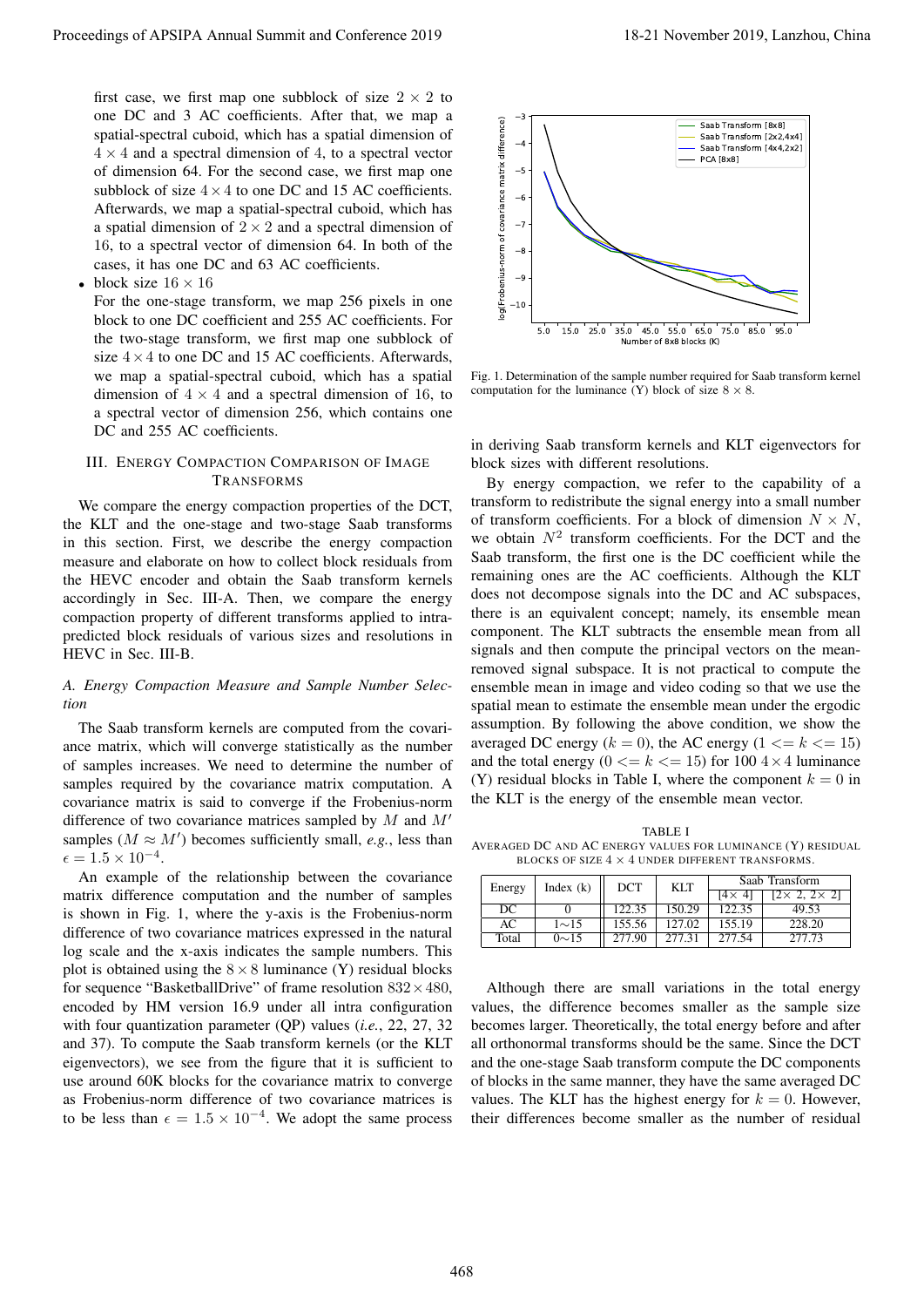block samples increases as shown in Fig. 2. Asymptotically, they all converge to zero since we expect the residual blocks should be averaged out in the long run.



Fig. 2. Comparison of averaged energy of the coefficient indexed  $k = 0$  of DCT, KLT, the one-stage and the two-stage Saab transforms as a function of the number of residual blocks.

Interestingly, the two-stage Saab transform has the lowest DC energy among the four in Table I. At the second-stage Saab transform, its DC computation involves the sum of a cuboid of four spatial dimensions and four spectral dimensions. Only the lowest spectral dimension of the four spatial locations contribute significant energy values. Thus, after averaging, its DC value drops. Since the DC component has no discriminant power in image classification, the multi-stage Saab transform is preferred for pattern recognition and computer vision applications. In the context of image and video coding, DC and AC components are encoded separately. We expect the DC coding cost is the lowest for the two-stage Saab transform.

When the number of block samples increase, the ensemble mean of the KLT will converge to the DC value. As a result, the KLT, the DCT and the one-stage Saab transform will have the same value for  $k = 0$ . The AC energy compaction is the only determining factor for the total energy compaction. In contrast, the DC component of the two-stage Saab transform is significantly smaller. The higher AC energy range is good for recognition. However, it is still not clear whether this helps or hurts the overall RD gain. It demands further study. If we show both DC and AC in one plot, we cannot see the excellent AC energy compaction of the two-stage Saab transform clearly since it is masked by its low DC value. For this reason, we focus on the energy compaction property of a transform of its AC coefficients only (*i.e.*,  $K = 1, \cdots, N^2 - 1$  for  $N^2$ coefficients) below. Mathematically, we have

$$
E_K^{N \times N} = \frac{\sum_{k=1}^K c_k^2}{\sum_{k=1}^{N^2 - 1} c_k^2} \times 100\%,
$$
 (6)

where  $c_k$  is the coefficient of the  $k$ th AC component of the transform.

# *B. Energy Compaction Performance Comparison*

We compare the AC energy compaction performance of the DCT, the KLT, one-stage and two-stage Saab transforms. We will discuss the luminance (Y) block residuals first and, then, the chrominance red (Cr) block residuals.

**Luminance Blocks of Size**  $4 \times 4$ . We first examine residuals for blocks of size  $4 \times 4$ . They are obtained via intra prediction coded with  $QP = 22$  and predicted as the planar mode. The cumulative AC energy is plotted as a function of first *K* AC coefficients in Fig. 3 (a). The curves indicate the mean values of four different transforms. We see that the DCT, the KLT and the one-stage Saab transform have similar AC energy compaction property while the two-stage Saab transform outperforms all of them by a significant margin. The advantage of two-stage Saab transform on the cumulative AC energy is demonstrated via sequences "FourPeople", "BasketballDrive" and "PeopleOnStreet" of resolutions 1280*×*720, 1920*×*1080 and  $2560 \times 1600$  in Figs. 3 (b)-(d).

**Luminance Blocks of Size**  $8 \times 8$ . We examine luminance (Y) block residuals of size  $8 \times 8$  for four video sequences with the intra predicted planar mode; namely, "BasketballDrill", "FourPeople", "BasketballDrive" and "PeopleOnStreet". The AC cumulative energy plots in Figs. 4(a)-(d). We have two observations. First, the two-stage Saab transforms have better AC energy compaction property than the DCT, the KLT and the one-stage Saab transform. Two cases of the two-stage Saab transform are compared: 1)  $2 \times 2$  spatial blocks followed by  $4 \times 4$  spatial blocks and 2)  $4 \times 4$  spatial blocks followed by  $2 \times 2$  spatial blocks. Case (2) is slightly better than case (1). **Luminance Blocks of Size**  $16 \times 16$ . We plot the AC energy compaction of luminance (Y) block residuals of size 16 *×* 16 with the intra predicted planar mode for four video sequences of different resolutions in Figs. 5(a)-(d). The two-stage Saab transform with  $4 \times 4$  spatial blocks followed by  $4 \times 4$  spatial blocks has the best AC energy compaction property among all benchmarking cases. Proceedings of APSIPA Annual Summit and Conference 2019 11-21 November 2019 11-21 November 2019 11-21 November 2019 12-21 November 2019 12-21 November 2019 12-21 November 2019 12-21 November 2019 12-21 November 2019 12-21

Chrominance Blocks of Sizes  $8 \times 8$  and  $16 \times 16$ . The AC energy compaction properties for residuals of intra predicted chrominance red (Cr) blocks for sequence "BasketballDrive" are compared in Figs. 6(a)(b). The differences between different transforms are smaller for chrominance red (Cr) block residuals.

## IV. VISUALIZATION OF TRANSFORM BASIS FUNCTIONS

We can gain additional insights into image transforms by visualizing their basis functions (or transform kernels). To obtain the one-stage or the two-stage Saab transform basis functions, we set one and only one AC spectral component in the last stage to unity while setting other AC spectral components to zero. Afterwards, we perform the inverse onestage or two-stage Saab transform from the spectral domain back to the spatial domain. Finally, we normalize the gray level of each pixel to the range between 0 and 255 using a linear scaling operation followed by a shifting operation.

**Luminance Blocks of Size**  $4 \times 4$ . We compare the basis functions of the DCT, the one-stage Saab transform and the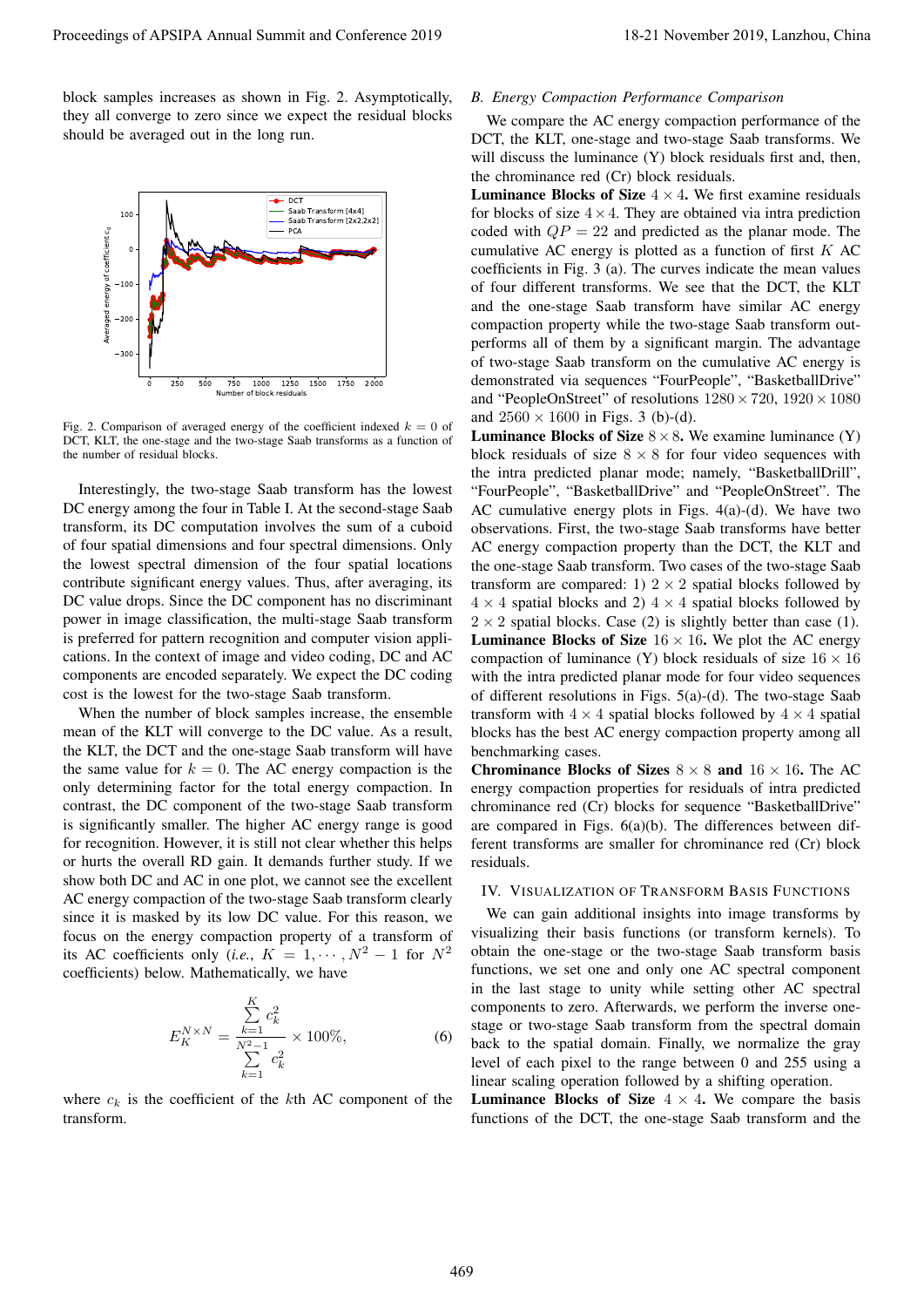

Fig. 3. The cumulative AC energy plot for luminance (Y) block residuals of size 4*×*4 for four video sequences: (a)"BasketballDrive" of resolution 832*×*480, (b)"FourPeople" of resolution 1280 *×* 720, (c)"BasketballDrive" of resolution 1920 *×* 1080, and (d)"PeopleOnStreet" of resolution 2560 *×* 1600.

two-stage Saab transform with the planar mode in Fig. 7. Since the DCT is a separable transform, we show the transform basis functions in form of a 2D array in Fig. 7(a), where the upper left corner is the DC component while the other 15 are AC components. We see that separability of transform kernels imposes severe constraints on the kernel form. Since the Saab transform is a nonseparable one, their transform kernels for DC is followed by AC kernels, where AC kernels are ordered from the largest to the smallest energy percentages, in two rows (*i.e.*, from left to right and then from top to bottom). The basis function of the one-stage Saab transform are shown in Fig. 7(b). The first AC basis is in bowl form, the second and the third AC basis functions are tilted planes of 135 and 45 degrees, respectively, the fourth one is in saddle form and the fifth one is in well form. These patterns are more likely to happen. The remaining basis functions are less frequently seen. Finally, we show the basis function of the two-stage Saab transform Fig. 7(c). The first AC of the two-stage Saab transform is in bowl form but rotated by 45 degree. The most interesting observation is the last three AC components. The two-stage Saab transform can include them in the basis function set. This is the major difference between the onestage and the two-stage Saab transforms.

**Luminance Blocks of Size**  $8 \times 8$ . We show the basis functions of the one-stage Saab transform for luminance residual blocks of size  $8 \times 8$  with the intra horizontal mode and the intra planar mode in Figs. 8 (a) and (b), respectively. When a block is predicted to be in the horizontal mode, it tends to have textures along the horizontal direction. Thus, the first 8 AC basis functions in Fig. 8(a) all have horizontal patterns so as to express the signal better. This is not possible for DCT basis functions. When a block is predicted to be in the planar mode, the basis functions can be in bowl shape, tilted planes, saddle shape, etc..

**Luminance Blocks of Size**  $16 \times 16$ . We show the basis functions of the two-stage Saab transform for luminance (Y) block residuals of size  $16 \times 16$  with the intra horizontal mode and the intra planar mode in Figs. 9 (a) and (b), respectively. We have observations similar to  $8 \times 8$  blocks with the intra horizontal mode and the intra planar mode as studied above.

## V. CONCLUSION AND FUTURE WORK

The energy compaction property of the multi-stage nonseparable data-driven Saab transform was studied on different block residual sizes for intra prediction in HM version 16.9 in this work. It was demonstrated by extensive experimental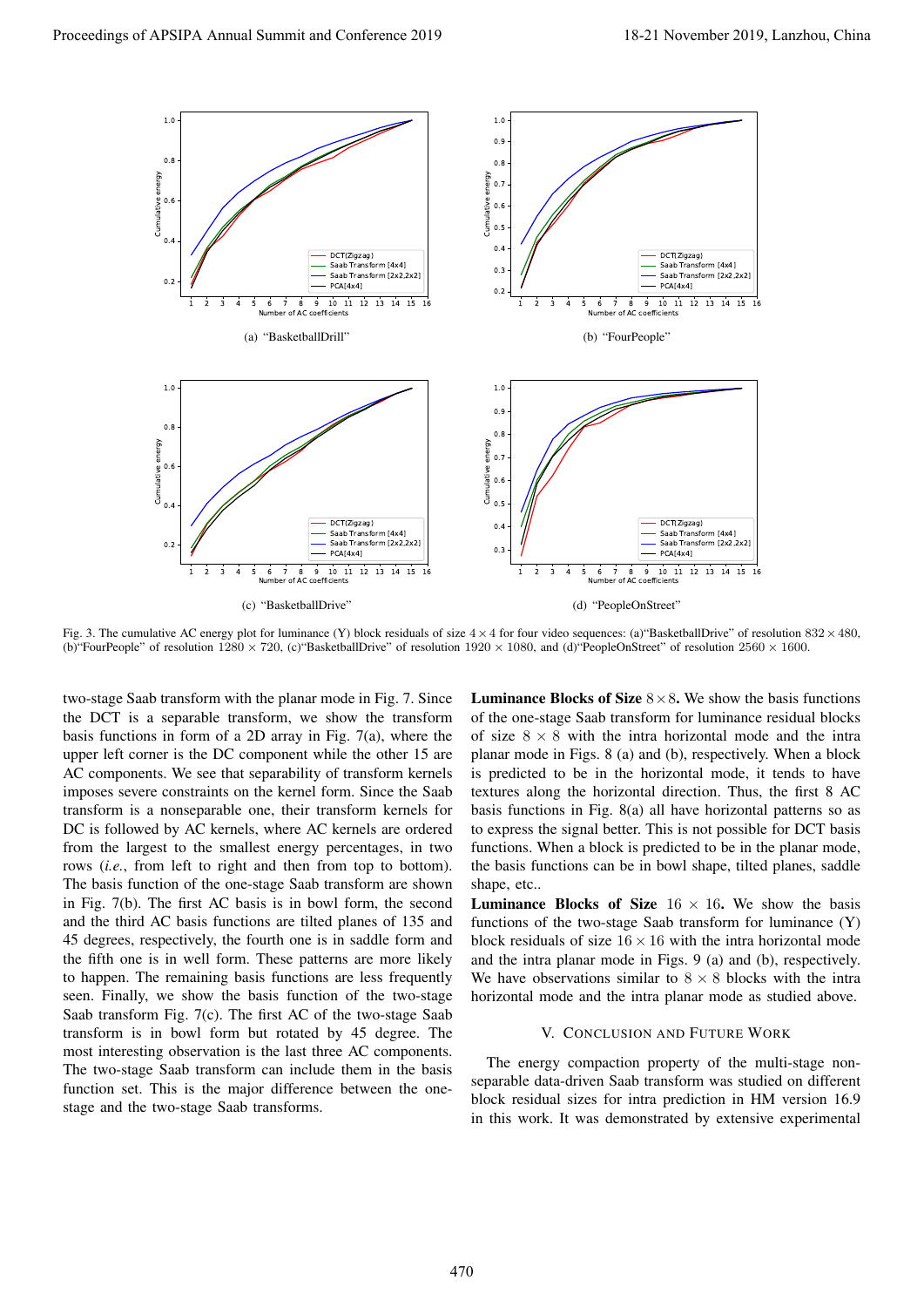

Fig. 4. The cumulative AC energy plot for luminance (Y) block residuals of size 8 *×* 8 for video sequences: (a)"BasketballDrill" of resolution 832 *×* 480, (b)"FourPeople" of resolution 1280 *×* 720, (c)"BasketballDrive" of resolution 1920 *×* 1080, and (d)"PeopleOnStreet" of resolution 2560 *×* 1600.

results that the Saab transform has better energy compaction capability than the widely used DCT and PCA. Thus, we can draw the conclusion that the Saab transform offers a highly competitive solution to the residual transform for future image/video coding standards. Furthermore, the basis functions of the Saab and DCT were visualized and compared. This helps explain the advantages of the Saab transform over the DCT and the PCA.

It is desired to extend our study to block residuals of inter prediction. Besides, we plan to incorporate the quantization and the entropy coding modules and provide a complete picture of the rate-distortion gain of the Saab transform over the DCT in the HEVC video coding standard in the near future.

### ACKNOWLEDGMENT

This work was supported in part by Shenzhen International Collaborative Research Project under Grant GJHZ20170314155404913 and Guangdong International Science and Technology Collaborative Research Project under Grant 2018A050506063. This work was also supported in part by the National Natural Science Foundation of China (No. 61772054) and the NSFC Key Project (No. 61632001).

### **REFERENCES**

- [1] C.-C. J. Kuo, M. Zhang, S. Li, J. Duan, and Y. Chen, "Interpretable convolutional neural networks via feedforward design," in *Journal of Visual Communication and Image Representation,* pp.346-359, 2019.
- [2] Y. Su, R. Lin, and C.-C. J. Kuo, "Tree-structured multi-stage principal component analysis (TMPCA): Theory and applications," Expert Systems with Applications 118 (2019): 355-364.
- [3] C.-C. J. Kuo, "Understanding convolutional neural networks with a mathematical model," in *Journal of Visual Communication and Image Representation,* vol.41, pp.406-413, 2016.
- [4] C.-C. J. Kuo, "The CNN as a guided multilayer RECOS transform [lecture notes]," in *IEEE Signal Processing Magazine,* vol.34, no.3, pp.81-89, 2017.
- [5] C.-C. J. Kuo, Y. Chen, "On data-driven Saak transform," in *Journal of Visual Communication and Image Representation,* vol.50, pp.237-246, 2018.
- [6] N. Ahmed, T. Natarajan and K.R. RAO, "Discrete Cosine Transform," *IEEE Transaction on computers,* January 1974.
- [7] T. Raj Natarajan and N. Ahmed, "Performance Evaluation for Transform Coding Using a Nonseparable Covariance Model," in *IEEE Transactions on Communications,* vol. 26, no. 2, pp. 310-312, February 1978.
- [8] G. J. Sullivan, J. Ohm, W.-J. Han, T. Wiegand, "Overview of the high efficiency video coding (HEVC) standard," in *IEEE Transactions on Circuits and Systems for Video Technology,* 22, pp.1649C1668, December 2012.
- [9] J. A.D. Aston, D. Pigoli and S. Tavakoli, "Tests for separability in nonparametric covariance operators of random surfaces," in *The Annals of Statistics,* vol.45, no.4, pp.1431-1461, 2017.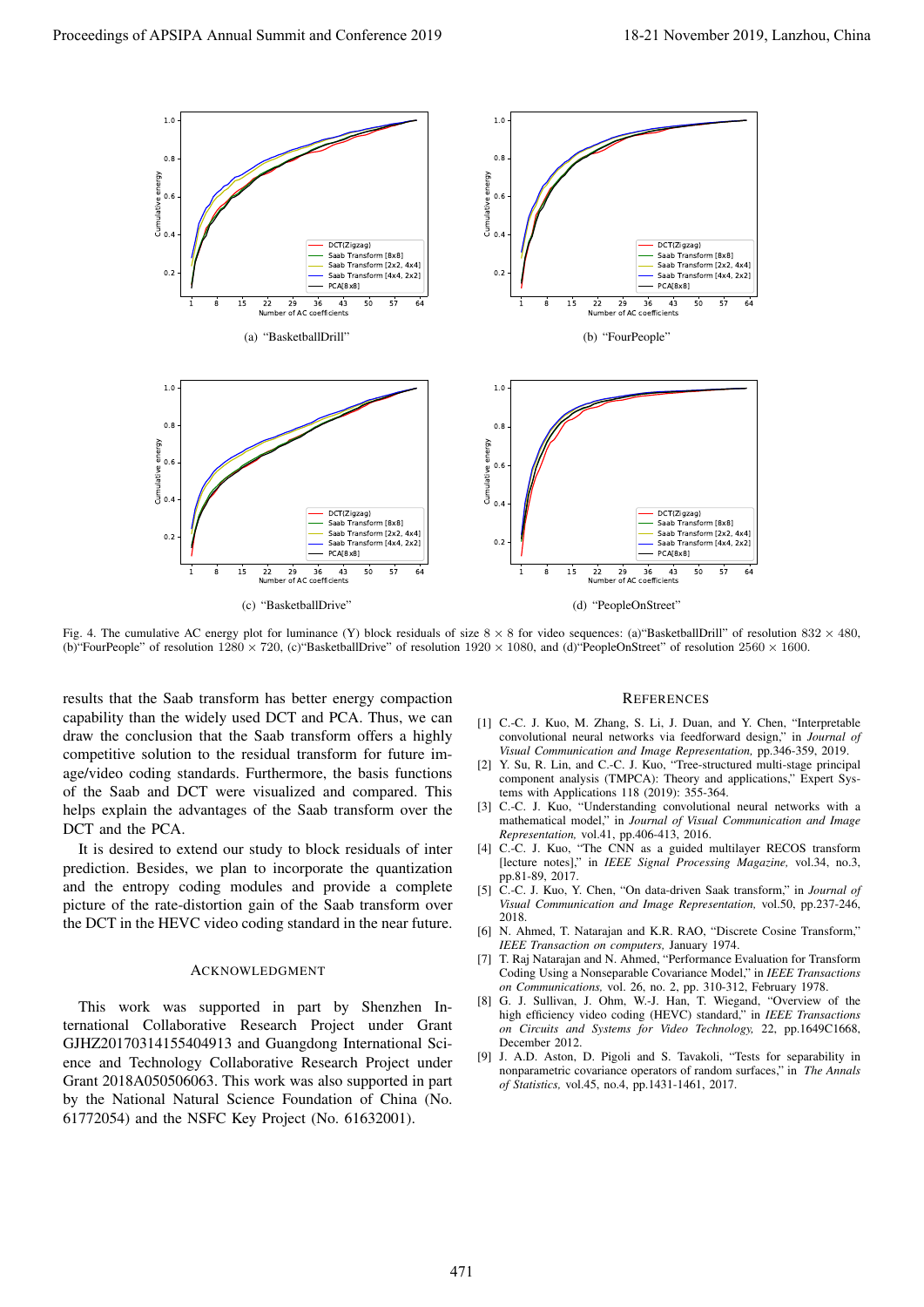

Fig. 5. The cumulative AC energy plot for luminance (Y) block residuals of size 16*×*16 for four video sequences: (a)"BasketballDrill" of resolution 832*×*480, (b)"FourPeople" of resolution 1280 *×* 720, (c)"BasketballDrive" of resolution 1920 *×* 1080, and (d)"PeopleOnStreet" of resolution 2560 *×* 1600.



Fig. 6. The cumulative AC energy plot for block Cr residuals under the intra prediction mode for "BasketballDrive" of resolution 1920 *×* 1080 with block size: (a)  $8 \times 8$  and (b)  $16 \times 16$ .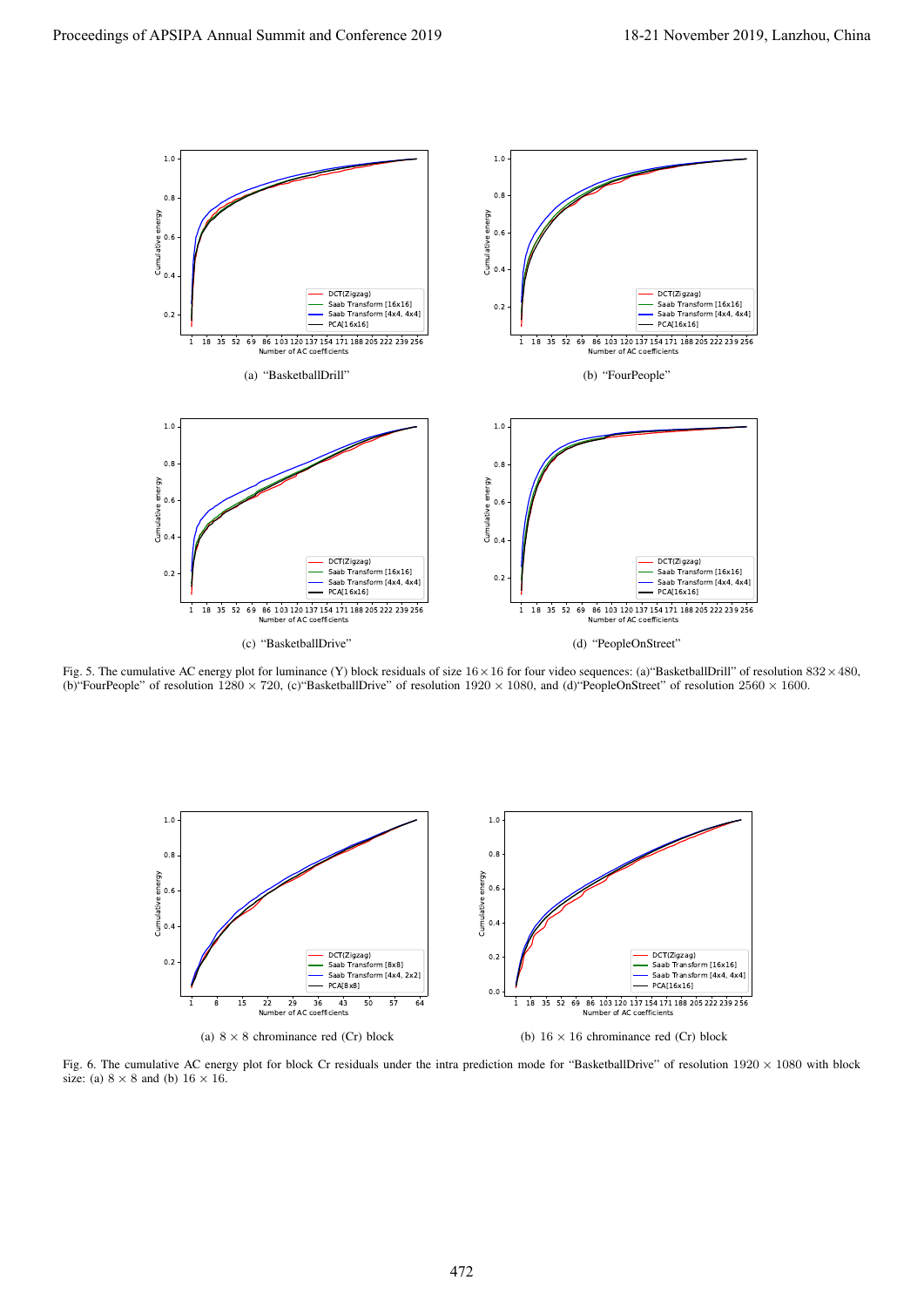

(a) DCT (b) one-stage Saab transform



(c) two-stage Saab transform

Fig. 7. Visualization of transform basis functions for  $4 \times 4$  blocks: (a) the DCT, (b) the one-stage Saab transform, and (c) the two-stage Saab transform.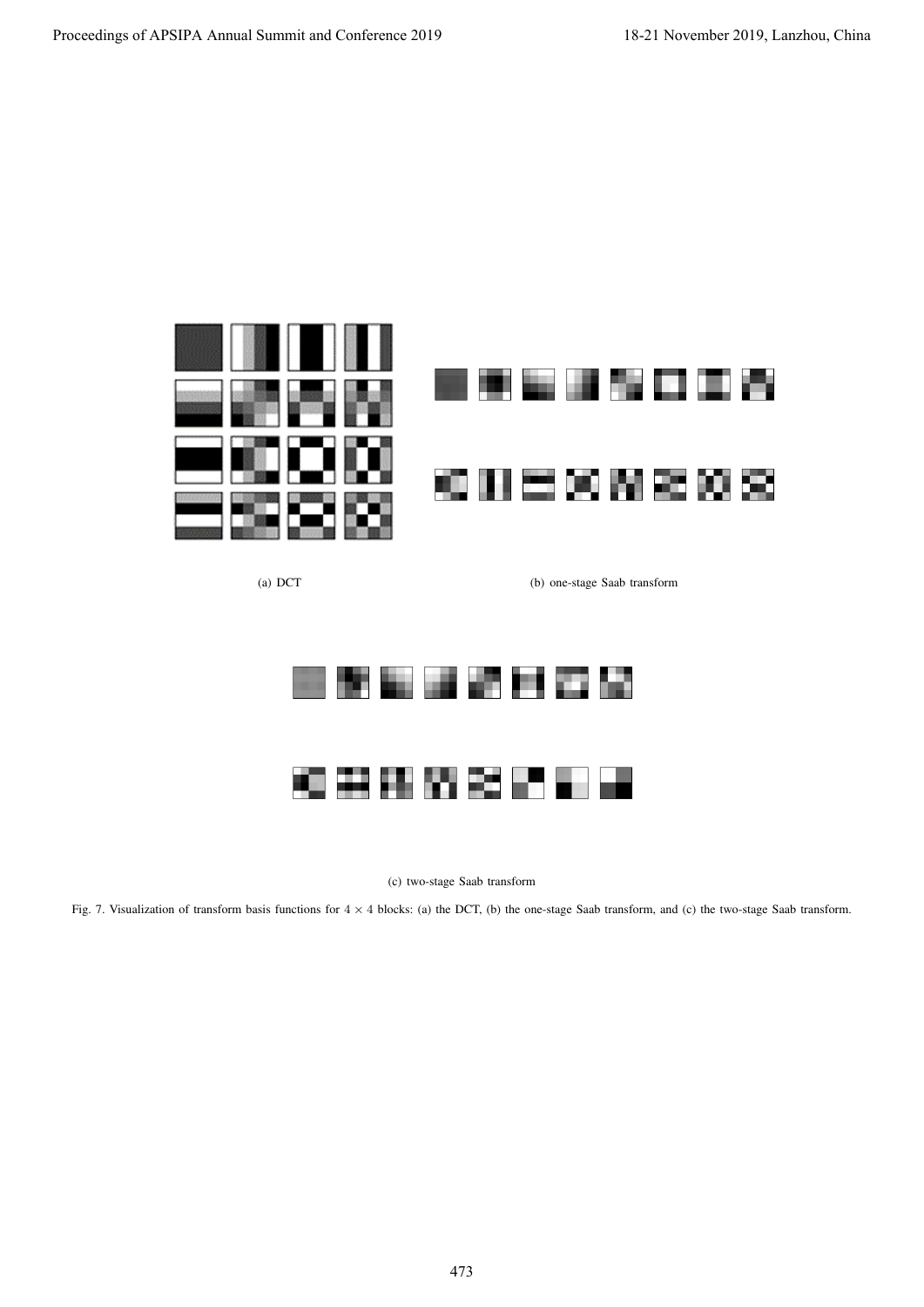| Proceedings of APSIPA Annual Summit and Conference 2019                                                                                                                        |     |     |    |                |                      |                 |    | 18-21 November 2019, Lanzhou, China |  |  |  |
|--------------------------------------------------------------------------------------------------------------------------------------------------------------------------------|-----|-----|----|----------------|----------------------|-----------------|----|-------------------------------------|--|--|--|
|                                                                                                                                                                                |     |     |    |                |                      | $\blacklozenge$ |    |                                     |  |  |  |
|                                                                                                                                                                                |     |     |    |                |                      |                 |    |                                     |  |  |  |
|                                                                                                                                                                                |     | ٣ř  |    |                |                      | E               |    | S.                                  |  |  |  |
|                                                                                                                                                                                |     |     |    |                | u u                  | <b>THE R</b>    | 2  | W                                   |  |  |  |
|                                                                                                                                                                                |     | S   | Đ  |                | f.                   |                 | E, | H                                   |  |  |  |
|                                                                                                                                                                                | 懲   | ×   | 鷆  |                | 凞                    | 54              | 簶  | 鷴                                   |  |  |  |
|                                                                                                                                                                                | 6N) | œ   | 8  | S,             | 腏.                   | X               | 鷚  | 83                                  |  |  |  |
|                                                                                                                                                                                | Ø3  | X   | W. | C)             | 83                   | ŵ.              | æ, | ≫                                   |  |  |  |
|                                                                                                                                                                                |     |     |    |                | (a) intra horizontal |                 |    |                                     |  |  |  |
|                                                                                                                                                                                |     |     |    |                |                      |                 |    |                                     |  |  |  |
|                                                                                                                                                                                |     |     |    |                |                      |                 |    |                                     |  |  |  |
|                                                                                                                                                                                | H.  | 地 化 | w  | <b>The Sea</b> | ITI                  | <b>Bandale</b>  | W  | CV.                                 |  |  |  |
|                                                                                                                                                                                |     |     |    |                |                      | <b>THE R</b>    |    |                                     |  |  |  |
|                                                                                                                                                                                |     |     |    |                |                      |                 |    |                                     |  |  |  |
|                                                                                                                                                                                |     |     |    |                |                      |                 |    |                                     |  |  |  |
|                                                                                                                                                                                |     |     |    |                |                      |                 |    |                                     |  |  |  |
|                                                                                                                                                                                |     |     |    |                |                      |                 |    |                                     |  |  |  |
|                                                                                                                                                                                |     |     |    |                | (b) intra planar     |                 |    |                                     |  |  |  |
| Fig. 8. Visualization of basis functions of the one-stage Saab transform for $8 \times 8$ residual blocks with (a) the intra horizontal mode and (b) the intra planar<br>mode. |     |     |    |                |                      |                 |    |                                     |  |  |  |
|                                                                                                                                                                                |     |     |    |                |                      |                 |    |                                     |  |  |  |
|                                                                                                                                                                                |     |     |    |                |                      |                 |    |                                     |  |  |  |
|                                                                                                                                                                                |     |     |    |                |                      |                 |    |                                     |  |  |  |
|                                                                                                                                                                                |     |     |    |                |                      |                 |    |                                     |  |  |  |
| 474                                                                                                                                                                            |     |     |    |                |                      |                 |    |                                     |  |  |  |

(b) intra planar

Fig. 8. Visualization of basis functions of the one-stage Saab transform for 8 *×* 8 residual blocks with (a) the intra horizontal mode and (b) the intra planar mode.